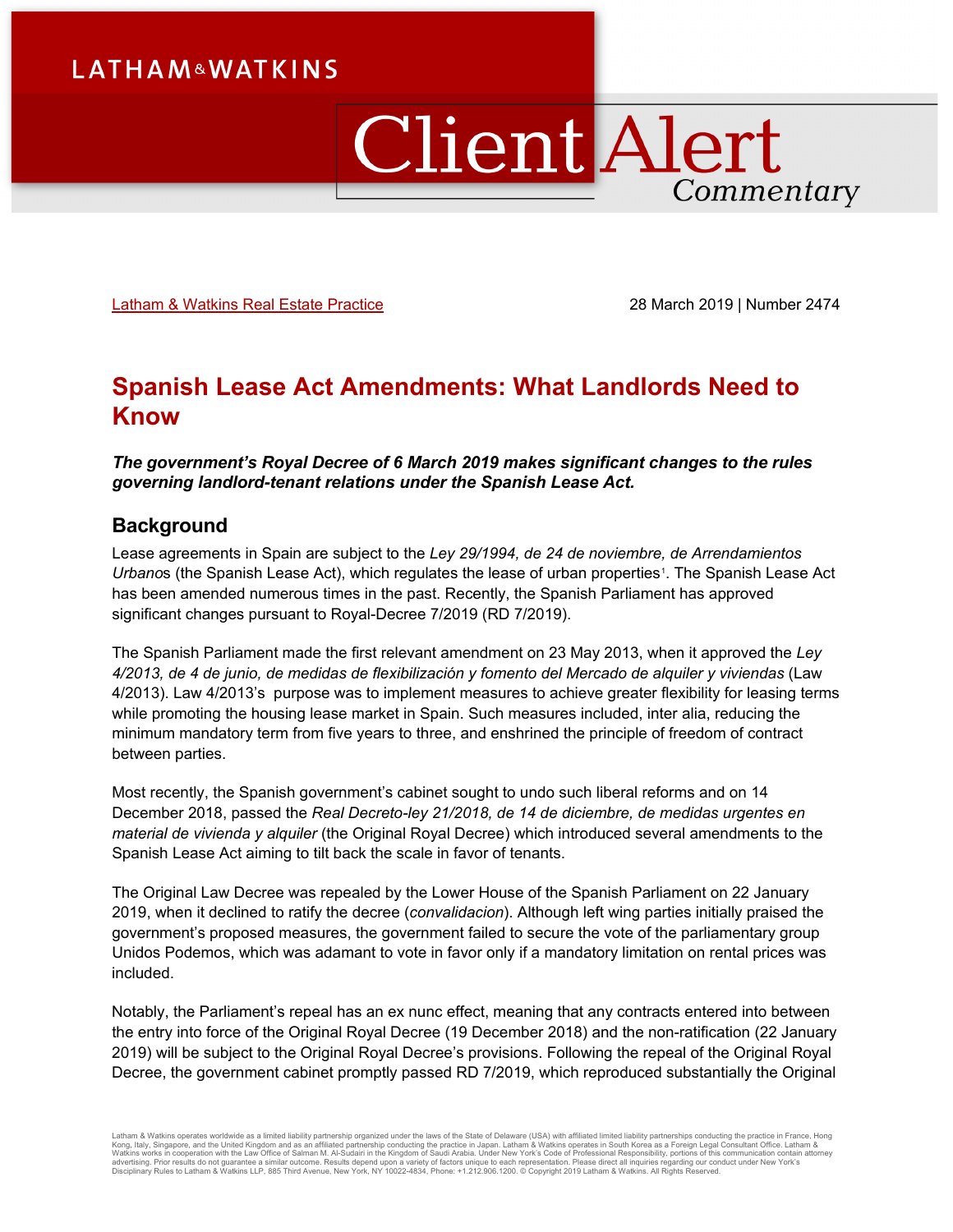Royal Decree's content, albeit with certain new measures such as the amendments to the Local Taxes Act, as further explained below.

The main amendments introduced by RD 7/2019 are summarized below. This *Client Alert* does not purport to be a comprehensive analysis, but rather provides guidance for review of RD 7/2019.

## **Amendments to the Spanish Lease Act**

## **Entry Into Force**

Lease agreements subject to the Spanish Lease Act entered into prior to 6 of March 2019 will continue to be governed by the provisions of the Spanish Lease Act that were previously applicable (*i.e.* no retroactivity).

## **Scope of Application**

The amendments introduced by RD 7/2019 apply to rental housing (*arrendamientos de vivienda*), which is governed by the contractual provisions agreed between the parties, provided that the contract provisions comply with the mandatory provisions of the Spanish Lease Act.

Notwithstanding, the rules for rental housing will not be mandatory for lease agreements in which either of the following is true:

- The area of the leased property is greater than 300 square meters
- The initial annual rent payable by the tenant exceeds five and a half times the annual national minimum wage (*salario mínimo interprofesional*)

Such lease agreements will be governed by the contractual provisions agreed between the parties and, failing such agreement, by the rules foreseen for rental housing in the Spanish Lease Act.

## **Minimum Mandatory Lease Term**

The minimum mandatory lease term applicable to rental housing is extended from three years to:

- Five years if the landlord is an individual
- Seven years if the landlord is a legal entity

This term is mandatory for the landlord but may be waived by the tenant. The term is also taken as the minimum reference term for several rights and obligations of the parties, as explained below.

Notwithstanding the above, if the landlord is an individual, that person must expressly state in the lease agreement if he or she foresees needing the house as his or her other main residence (or as the main residence of any first-degree relative or spouse) before the minimum mandatory five-year term. Otherwise the lease agreement cannot be terminated for this reason until the minimum mandatory five-year term expires.

## **Automatic Renewal**

Once the minimum mandatory lease term elapses, the lease agreement automatically renews for a period that has been extended from one to three years, unless a non-renewal notice is served by any of the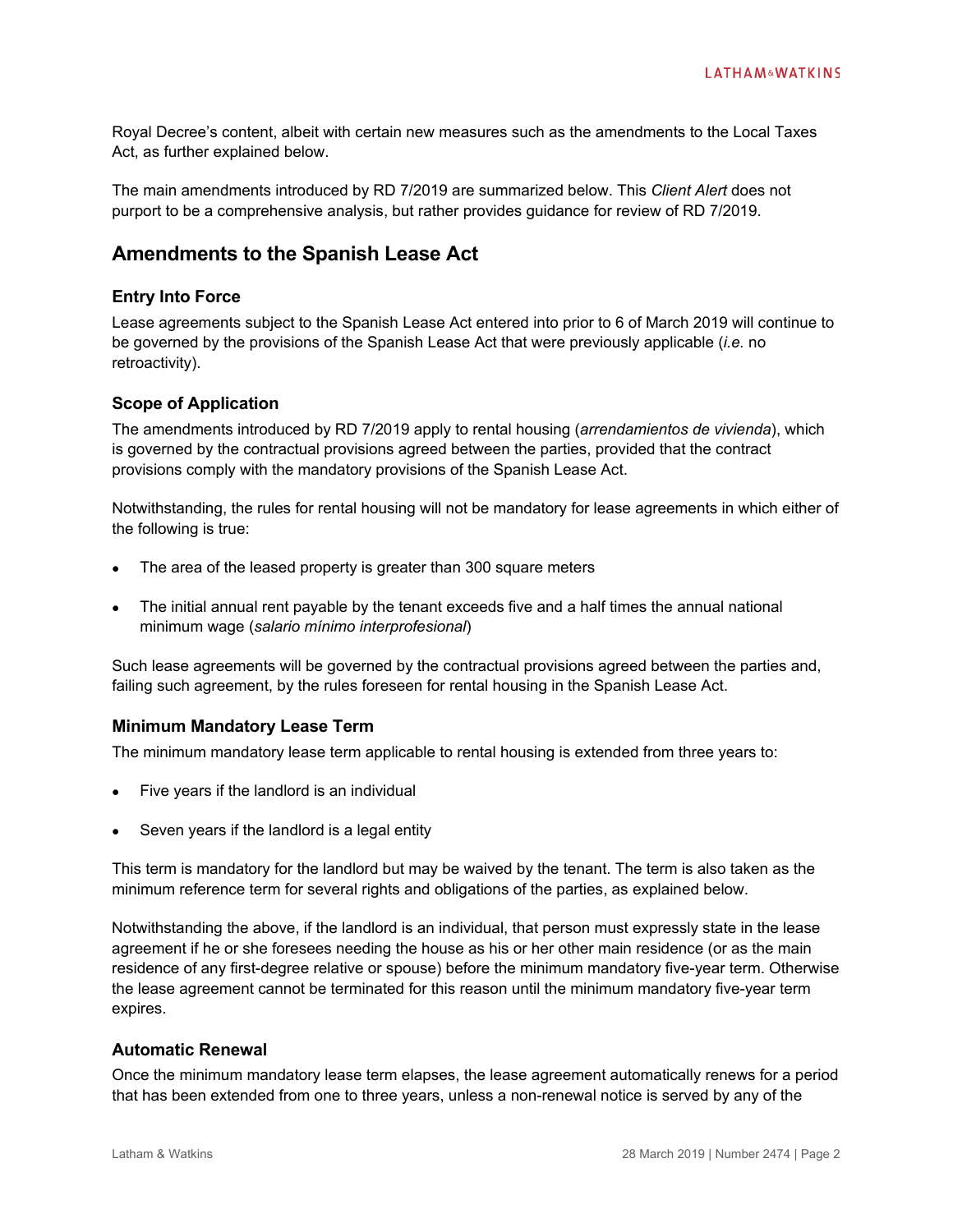parties. The amendments extend the minimum period to serve the non-renewal notice from one to four months if it is sent by the landlord and from one to two months if it is sent by the tenant.

## **Survival of Leases**

The new regime favors the continuation of leases in certain events which, under the previous regime, used to entail their termination in accordance with general principles of Spanish law.

In particular, RD 7/2019 introduces the following amendments:

- If the landlord's ownership right is lost by operation of law (*e.g.*, pursuant to a mortgage foreclosure, the exercise of a pre-emptive or call option right, etc.), the lease agreement that was in force over the property cannot be terminated until the minimum mandatory lease term has elapsed.
- The purchaser of a house will step into the lease as landlord if an existing lease was in force (irrespective of whether the lease agreement was registered with the Land Registry and whether the purchaser was aware of the lease). The purchaser must abide by the terms and conditions of the lease agreement, including the minimum mandatory lease term.
- A lease agreement will be considered valid and in force for the minimum mandatory lease term if the tenant has entered into the lease in good faith with the person that is registered as owner of the house with the Land Registry, or with the person that appears to be the legal owner of the house, provided that such appearance has been created by the actual owner of the house.

### **Subrogation Upon the Death of the Tenant**

As a general rule, if the tenant dies, the parties may either agree that:

- If the death occurs once the minimum mandatory lease term has elapsed, the subrogation right in favor of the relatives set out in Article 16 of the Spanish Lease Act (*i.e.*, spouse, domestic partner, descendants, predecessors, siblings or other relatives with a 65% disability that fulfill the requirements set out therein) will not be applicable.
- If the death occurs prior to the expiry of the minimum mandatory lease term, the lease will be terminated upon the expiry of such term.

However, the RD 7/2019 has introduced that this subrogation right cannot be waived by the parties if the deceased tenant is considered to be in a special vulnerability situation and if the lease agreement affects minor children, people with disabilities, or people 65 years old or older.

## **Annual Rent Review**

Annual rent increases cannot exceed the annual increase of the Consumer Price Index (CPI).

## **Management and Formalization Expenses**

Property management and formalization fees and expenses in connection with the lease agreement will mandatorily be borne by the landlord if it is a legal entity.

## **Pre-emption Right and Right of First Refusal**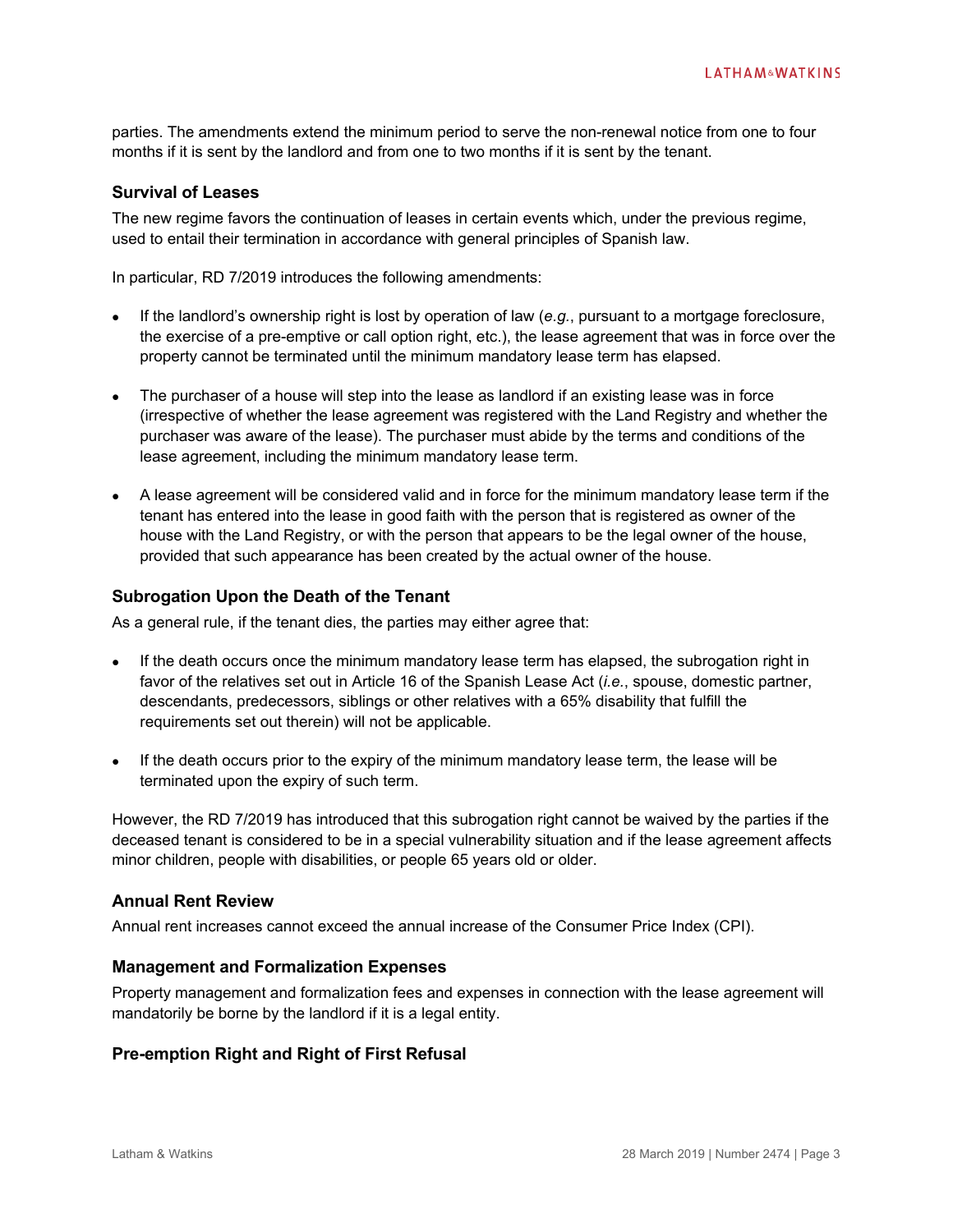RD 7/2019 leaves the door open for autonomous regions to establish a pre-emption right and a right of first refusal (*derecho de tanteo y de retracto*), in favor of the relevant public authorities, with respect to the whole property in the following situations:

- If a leased house is sold jointly with the other dwellings or premises owned by the landlord that are part of the same property
- If all the apartments and premises that are part of the same property are sold jointly by different owners to the same purchaser

## **Caps to Additional Guarantees**

Guarantees delivered by the tenant to the landlord in addition to the legal deposit are capped to an amount equivalent to two month's rent, except in the case of a long-term lease agreement (*i.e.*, agreements entered into for a term exceeding the minimum mandatory lease term).

## **Amendments to Other Laws**

In addition to the amendments to the Spanish Lease Act, RD 7/2019 introduces certain changes to the following regulations:

- The *Ley 49/1960, de 21 de julio, sobre propiedad horizontal* (Horizontal Property Act), to give greater flexibility to communities of owners to restrict or veto tourist rentals and facilitate accessibility to buildings (as further explained below)
- The *Ley 1/2000, de 7 de enero, de Enjuiciamiento Civil* (Civil Procedure Act), by introducing changes regarding evictions involving vulnerable households (as further explained below)
- The *Real Decreto Legislativo 2/2004, de 5 de marzo, por el que se aprueba el texto refundido de la Ley Reguladora de las Haciendas Locales* (Local Taxes Act) and the *Real Decreto Legislativo 1/1993, de 24 de septiembre, por el que se aprueba el Texto refundido de la Ley del Impuesto sobre Transmisiones Patrimoniales y Actos Jurídicos Documentados* (Transfer Tax and Stamp Duty Act), by introducing certain tax benefits (as further explained below).

## **Amendments to the Horizontal Property Act**

## **Reserve Fund**

RD 7/2019 increases from 5% to 10% the amount of the budget that owners must set aside in a reserve fund, in accordance with each owner's respective share in the community. The amendment provides a three year transition period to for owners to increase the reserve fund accordingly.

The reserve fund must be used to pay expenses derived from conservation, repair, and rehabilitation work, and now pursuant to the Royal Decree, it can also be used to carry out works to facilitate accessibility for the disabled.

## **Touristic rental housing**

RD 7/2019 provides that a community of owners can decide, by a qualified majority of at least three fifths of the owners (*mayoría de cabezas*) representing three fifths of the ownership shares (*mayoría de cuotas*) to both:

Limit or restrict touristic rental housing in the building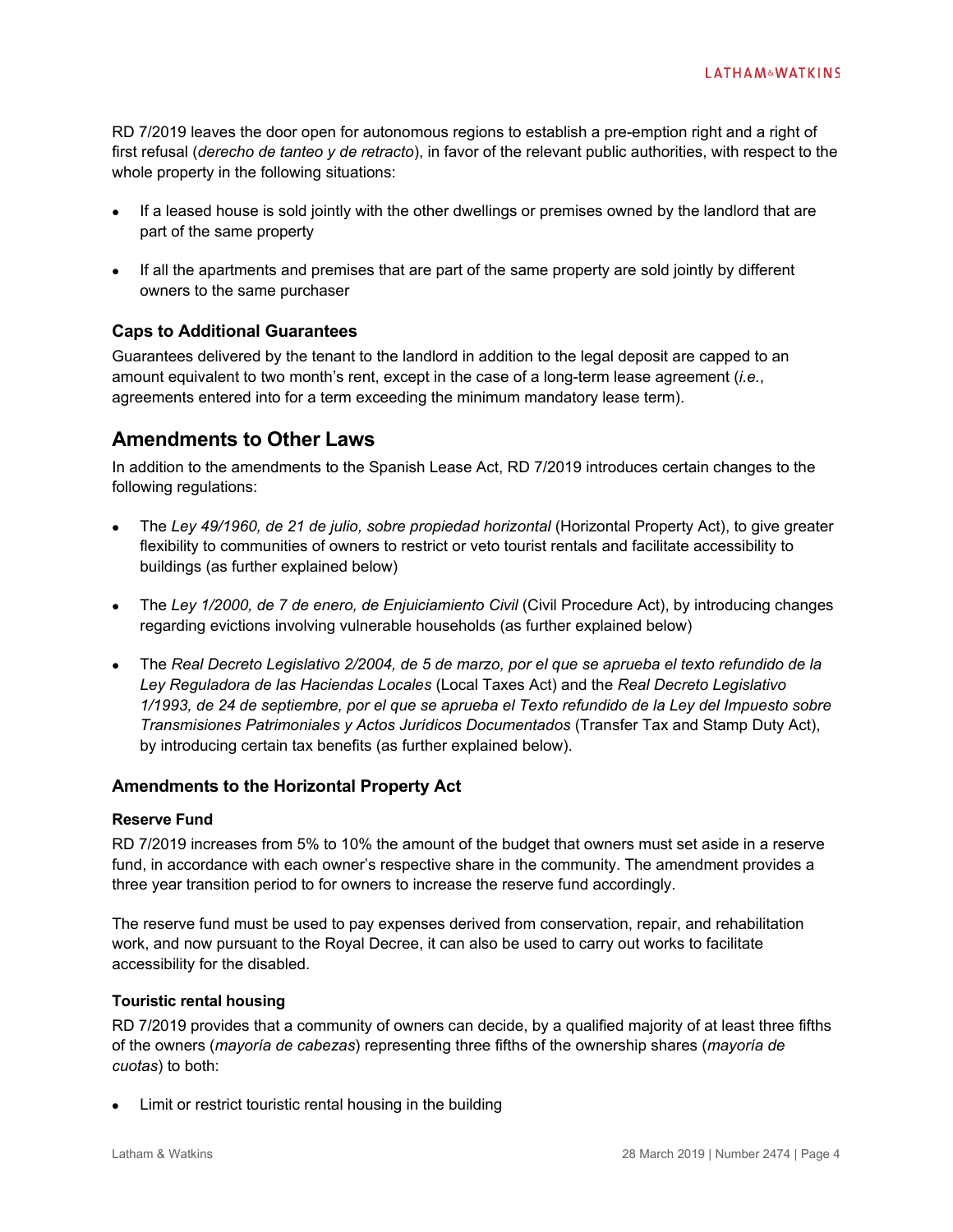• Introduce new special expenses or increase up to 20% the common charges payable by owners of property used for touristic rental housing

## **Amendments to the Civil Procedure Act**

In the context of verbal proceedings in which the owner of a house attempts to recover possession of the property due to a breach of the lease contract by the tenant, the tenant will have the right to request that social services analyze if there is a potential vulnerability situation.

If social services consider that the evicted household is in a situation of economic and/or social vulnerability<sup>[2](#page-5-1)</sup>, they must immediately notify the court. Once the court receives this notice, it will suspend the proceeding until the measures deemed appropriate by social services are adopted, during a maximum suspension period of (i) one month if the claimant is an individual or (ii) three months if the claimant is a legal entity. Once this period has elapsed or the relevant measures are adopted, the proceeding will continue.

The same protections in favor of vulnerable tenants will apply in the context of mortgage foreclosure proceedings over the leased house.

## **Amendments to the Local Taxes Act and the Transfer Tax and Stamp Duty Act**

#### **Real Estate Tax (IBI) Discount**

City councils may establish a tax discount of up to 95% of the real estate tax (IBI) for houses which, according to applicable laws, are leased with a limited rent (*e.g.*, social housing).

#### **Real Estate Tax (IBI) Surcharge on Vacant Houses**

City councils may levy a surcharge of up to 50% of the net real estate tax (IBI) rate (*cuota líquida*) on properties of residential use that remain vacant on a permanent basis. The concept of vacant house is not addressed in RD 7/2019 and likely will be developed in future regulations.

#### **National Reference Index System for Rental Prices**

The Spanish State Administration will prepare, within an eight-month period, a national reference index system for rental prices. For this purpose, the Spanish State Administration will use the data available from different public entities (such as the Spanish Tax Authorities, Land Registry, cadastral information, information of lease legal deposits, etc.) to obtain the average monthly rent per square meter, aggregated by neighborhood, district, council, province, and autonomous region. Relevant authorities will use this index to implement public policies to increase the supply of affordable rental housing and adapt future tax measures. Autonomous regions can also define their own reference index to adapt their own tax planning.

## **Next Steps**

Although RD 7/2019 entered into force 6 March 2019, the Spanish Parliament, represented by the *Diputación Permanente* must either expressly vote to approve it or repeal it in the next thirty days. If approved, RD 7/2019 could thereafter be processed as a bill (*Proyecto-Ley*), however most scholars believe that the *Diputación Permanente* cannot approve bills nor introduce amendments (*enmiendas*).

On the other hand, many observers believe that using the Royal Decree-law (*Real Decreto-Ley*) as a legislative instrument to carry out the above-mentioned amendments may be unconstitutional, because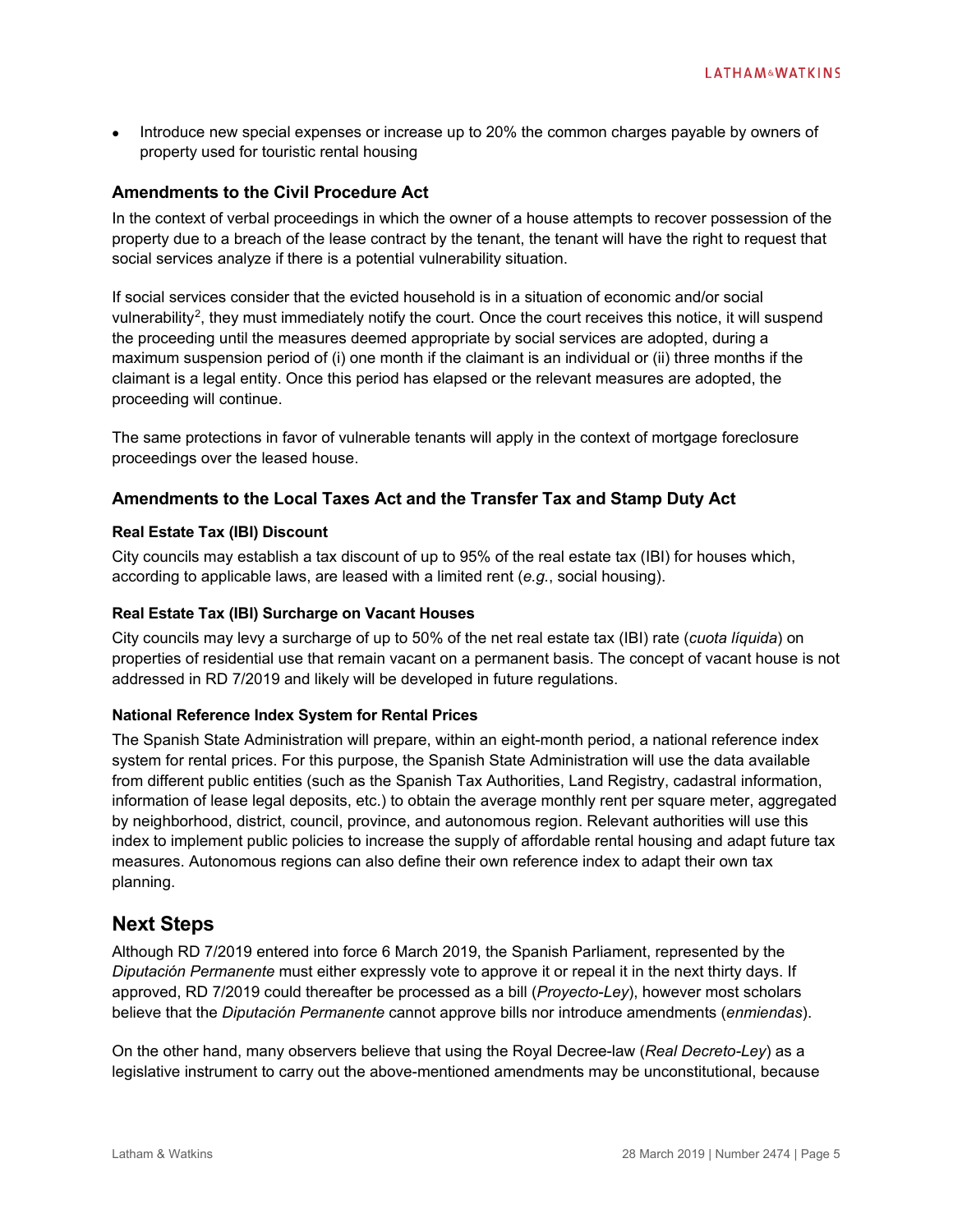there are no clear circumstances of extraordinary and urgent need that justify the need for such amendments to the Spanish Lease Act<sup>[3](#page-6-0)</sup>.

If you have questions about this *Client Alert*, please contact one of the authors listed below or the Latham lawyer with whom you normally consult:

#### **[Rafael Molina](https://www.lw.com/people/rafael-molina)**

rafael.molina@lw.com +34.91.791.5075 Madrid

### **[Javier Colino](https://www.lw.com/people/javier-colino)**

javier.colino@lw.com +34.91.791.5116 Madrid

#### **[Ramón Moraleda](https://www.lw.com/people/ramon-moraleda)**

ramon.moraleda@lw.com T+34.91.791.5114 Madrid

#### **You Might Also Be Interested In**

[Spain's Stamp Duty Saga Settles With New Reform](https://www.lw.com/thoughtLeadership/lw-spain-stamp-duty-saga-settles-with-new-reform)

[Spanish PE and Infrastructure Set For Large-Cap Deals](https://www.latham.london/2018/12/spanish-pe-and-infrastructure-set-for-large-cap-deals/)

[The Spanish Government Launches Public Consultation on the Circular Economy Strategy](https://www.globalelr.com/2018/03/the-spanish-government-launches-public-consultation-on-the-circular-economy-strategy/)

*Client Alert* is published by Latham & Watkins as a news reporting service to clients and other friends. The information contained in this publication should not be construed as legal advice. Should further analysis or explanation of the subject matter be required, please contact the lawyer with whom you normally consult. The invitation to contact is not a solicitation for legal work under the laws of any jurisdiction in which Latham lawyers are not authorized to practice. A complete list of Latham's *Client Alerts* can be found at [www.lw.com.](http://www.lw.com/) If you wish to update your contact details or customize the information you receive from Latham & Watkins, visit [https://www.sites.lwcommunicate.com/5/178/forms](https://www.sites.lwcommunicate.com/5/178/forms-english/subscribe.asp)[english/subscribe.asp](https://www.sites.lwcommunicate.com/5/178/forms-english/subscribe.asp) to subscribe to the firm's global client mailings program.

#### **Endnotes**

 $\overline{a}$ 

<span id="page-5-0"></span>However, it must be noted that over the past years there has been in force contemporaneously to the Spanish Lease Act two other regulations on lease agreements *(i)* the former lease act dated 24 December 1964, which has been in force sin January 1, 1965 until 1 January 1995, but was substantially amended in 1985; and *(ii)* Royal Decree 2/1985, dated 30 April, which came into force on 9 May 1985, which amended substantially the former lease act of 1964.

<span id="page-5-1"></span> $2$  RD 7/2019 does not set out a clear-cut definition of "vulnerable households", adding uncertainty to how the social services and the courts will interpret this concept. It may be understood that the definition of "households in a situation of special vulnerability" established in the "*Real Decreto-ley 5/2017, de 17 de marzo"* (Royal Decree 5/2017) will be applicable, which includes the following situations: (a') Numerous families; (b') Single-parent family units; (c') family units with minor children; (d') family units with members with at least 33% of disability, in dependency situation or disabling illnesses; (e') family units with an unemployed